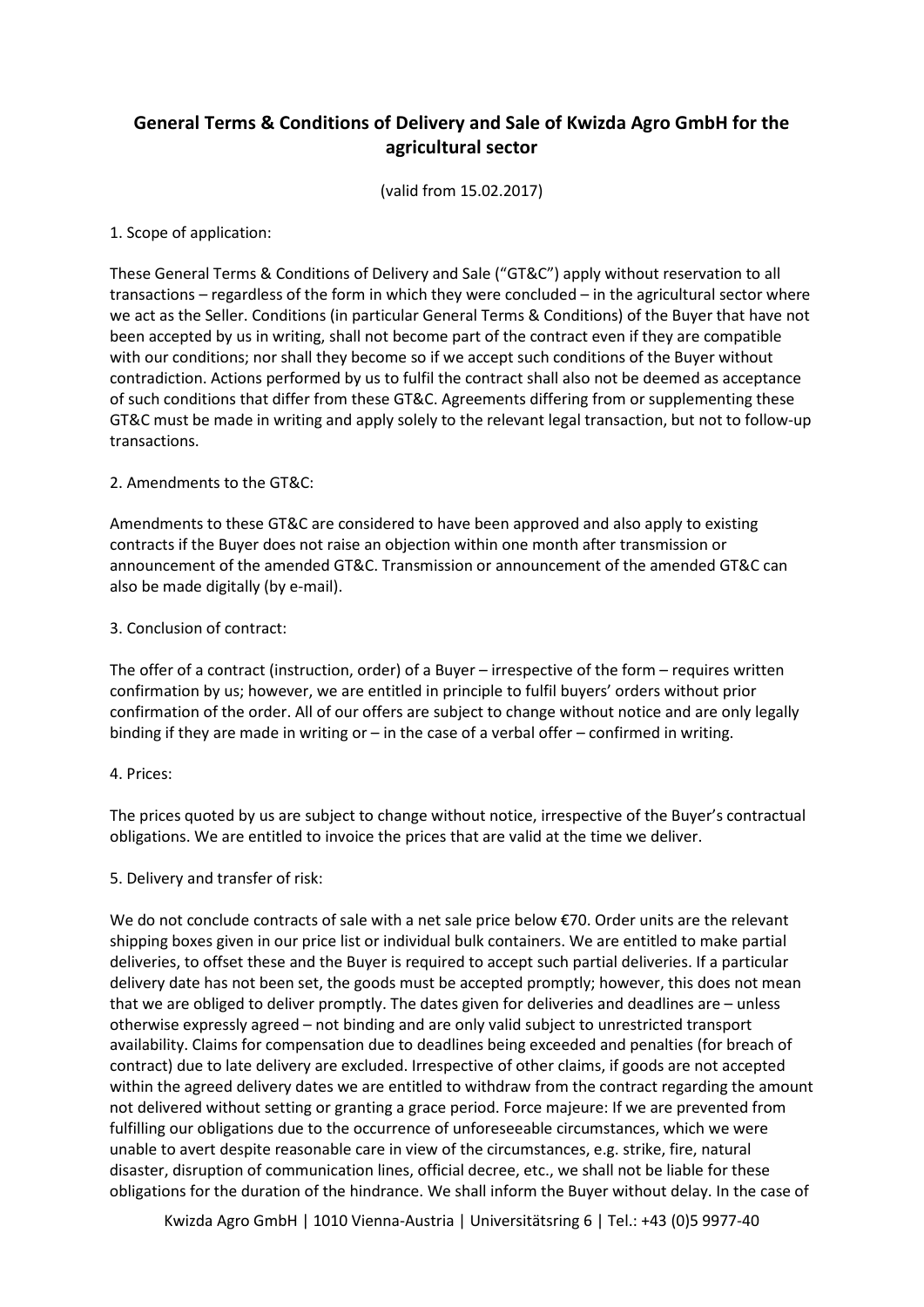a shortage of goods we have the option to extend delivery dates or to withdraw fully or partially from the contract, without the Buyer being entitled to assert claims of any nature whatsoever against us. The transport of deliveries with a net invoiced amount below €2,000 shall always be charged to the Buyer's account. Orders below this minimum order value shall be invoiced with a handling charge of €25. Only orders above a net invoice value of €2,000 shall be delivered carriage paid to the delivery address of the wholesaler's warehouse. Risk of accidental loss and accidental deterioration of the goods shall be transferred to the Buyer on handover of the goods, unless transport is undertaken by our company. In the case of sale by delivery to a place other than the place of performance, the risk of accidental loss and accidental deterioration of the goods shall be transferred to the Buyer on handover of the goods to the haulier, the freight carrier or the person or organisation otherwise commissioned to effect shipment. In the case of express or fast goods shipments, the freight costs shall always be charged to the Buyer's account, irrespective of the amount of the invoice.

6. Exclusion of commission-based transactions, returns and exchanges:

We do not conclude commission-based transactions. Goods sold and empty packaging will not be taken back or exchanged.

## 7. Payment:

Payment by the Buyer shall be made within 30 days of the date of invoice without any deductions. Cheques and bills of exchange will only be accepted as payment after a separate written agreement has been made. Only the full and irreversible cashing of a cheque or bill of exchange shall be considered as payment. The Buyer is required to reimburse us for all bill of exchange charges and discount interest. Only our company directors entered in the Companies Register and officers with statutory authority and persons with written authority to collect are authorised to accept monies. Without prejudice to all other rights, in the case of late payment by the Buyer we are entitled to choose to apply interest on late payments to the amount of 14% p.a. or at the rate of our bank's base rate at the time. If the Buyer does not comply with their payment obligations or if the Buyer's financial situation should deteriorate, we are entitled, amongst other measures, to refuse further deliveries and also to withdraw from the contract, without setting or granting a grace period. This also applies if a settlement or insolvency procedure is opened over the assets of the Buyer. If the Buyer is insolvent, all of our accounts receivable shall become due immediately. Our right to withdraw from the contract in accordance with Art. 918 of the Austrian Civil Code (ABGB) also applies, in addition to the other legal options, after transfer of the goods and deferment of payment of the purchase price.

#### 8. Storage and resale:

Upon acceptance of the goods the Buyer undertakes to store, transport or dispose of the goods in accordance with legal regulations and our advice. All goods sold by us in the original packaging must be resold in the original envelope (= original packaging unit) immediately enclosing the goods – with the exclusion of all claims whatsoever against us irrespective of their nature. Only goods which are designated for resale in partial quantities at the outset in accordance with the terms of the contract, can be resold in packaging other than the original envelope (= original packaging unit). In any case, the Buyer is required to inform their customers of all legal regulations applicable in connection with the goods and of all advice given by us (also in product leaflets and in the form of instructions for use); if this obligation to inform is breached, that alone excludes any claims whatsoever of the Buyer against us. Should, contrary to expectations, the Buyer's customer be able to lodge a claim against us, if this obligation to inform has been violated by the Buyer vis-à-vis their customers, then the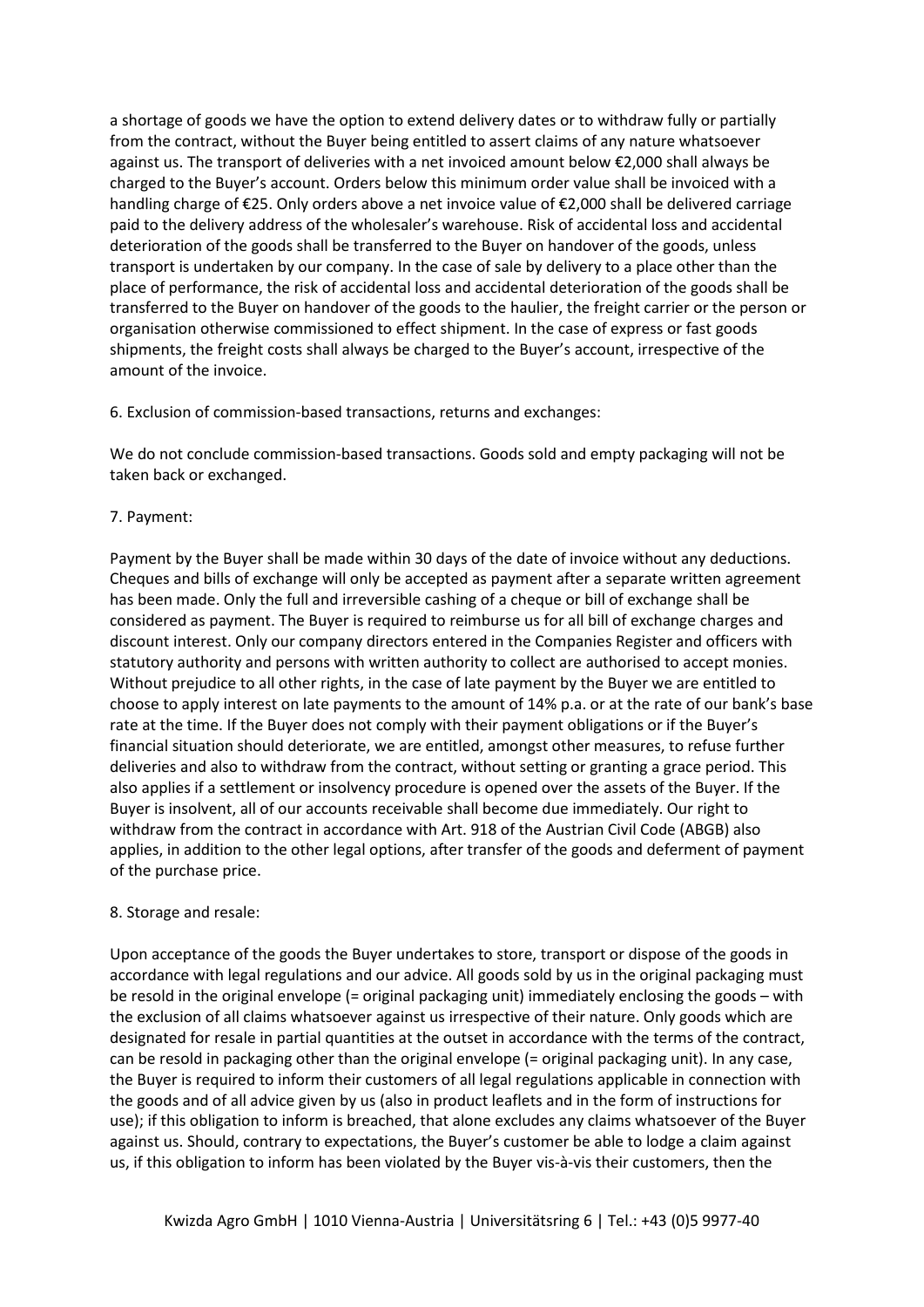Buyer is required to fully indemnify and hold us harmless from and against the same. All packaging is licensed and all obligations under the packaging ordinance are covered by our partners.

9. Warranty, compensation, inspection and notice of defects:

Any notices of defect regarding obvious defects and notifications of discernible faults must be made promptly in writing by the Buyer, at the latest within three days from acceptance of the goods – also if agreed properties are missing – (in the case of partial delivery the deadline is counted from acceptance of the corresponding partial delivery), stating exactly the defect, by fax or e-mail. Latent defects shall be notified within three days from their discovery, as described above. The date of written notification of a defect shall be determined by the date of receipt by us. Should the date be exceeded, the goods shall be considered as accepted and any warranty and compensation claims and claims due to error shall expire. The same applies in the case of use, shipping, handling and storage that is improper or contrary to our advice. The warranty period is 1 year from delivery of the goods. In so far as any claims of the Buyer have not expired, our warranty obligations are limited to improvement or replacement, at our discretion, of any defective goods, to the exclusion of all other warranty claims; such goods shall be returned to us for this purpose carriage paid by the Buyer. Should we acknowledge warranty claims, issue an undertaking arising from our warranty, or carry out actions to fulfil our warranty obligations, neither the original warranty period shall be interrupted or extended, nor shall a new warranty period begin. Nor shall this entitle the Buyer to a new claim for performance. Should we – without the Buyer being entitled (any longer) to a warranty claim – perform a service free of charge and contrary to expectations, such services shall be considered as an act of goodwill and the Buyer may not derive any claims whatsoever from this. Should we have given the Buyer leaflets or samples, these are not included in the terms of the contract, unless this has been expressly agreed by us in writing. However, even in the latter case, minor deviations of the delivered goods vis-à-vis contents of a leaflet or sample shall be permitted. Erroneous declarations on our part shall not be binding on us even if the error should not obviously

have been noticed by us. Undertakings by independent contractors or agents require written confirmation by one of our company directors entered in the Companies Register or officers with statutory authority for the undertaking to be valid, unless written authority has been given by us.

We shall not be liable for any mixtures with other products not expressly recommended in individual cases, since we are not able to examine all potential mixtures. Many factors, in particular local effects, e.g. weather and soil conditions, types of plant, resistance, spraying method, can result in our product not having the complete desired effect or causing damage to the crop being treated. We shall not be liable for such consequences.

Processing activities performed by us, such as applying pill casings or incrustation of seeds or creating premixes, are carried out in accordance with our standardised processing procedures. We shall not be liable for the quality of seed provided by the Client for processing. We do not carry out suitability tests on seed provided by the Client for processing. The selection of the plant protection product used is made by the Client and is their sole responsibility.

Our liability is limited to damage cause by wilful intention or negligence, whereby proof of qualified responsibility is to be provided by the Buyer/Client. In any case, liability for loss of profits and for consequential damage is excluded. Any claims of the Buyer/Client are limited to the respective net order value. The period for the enforcement of claims of the Buyer/Client in a court of law is limited to one year.

10. Retention of title and prohibition on assignment: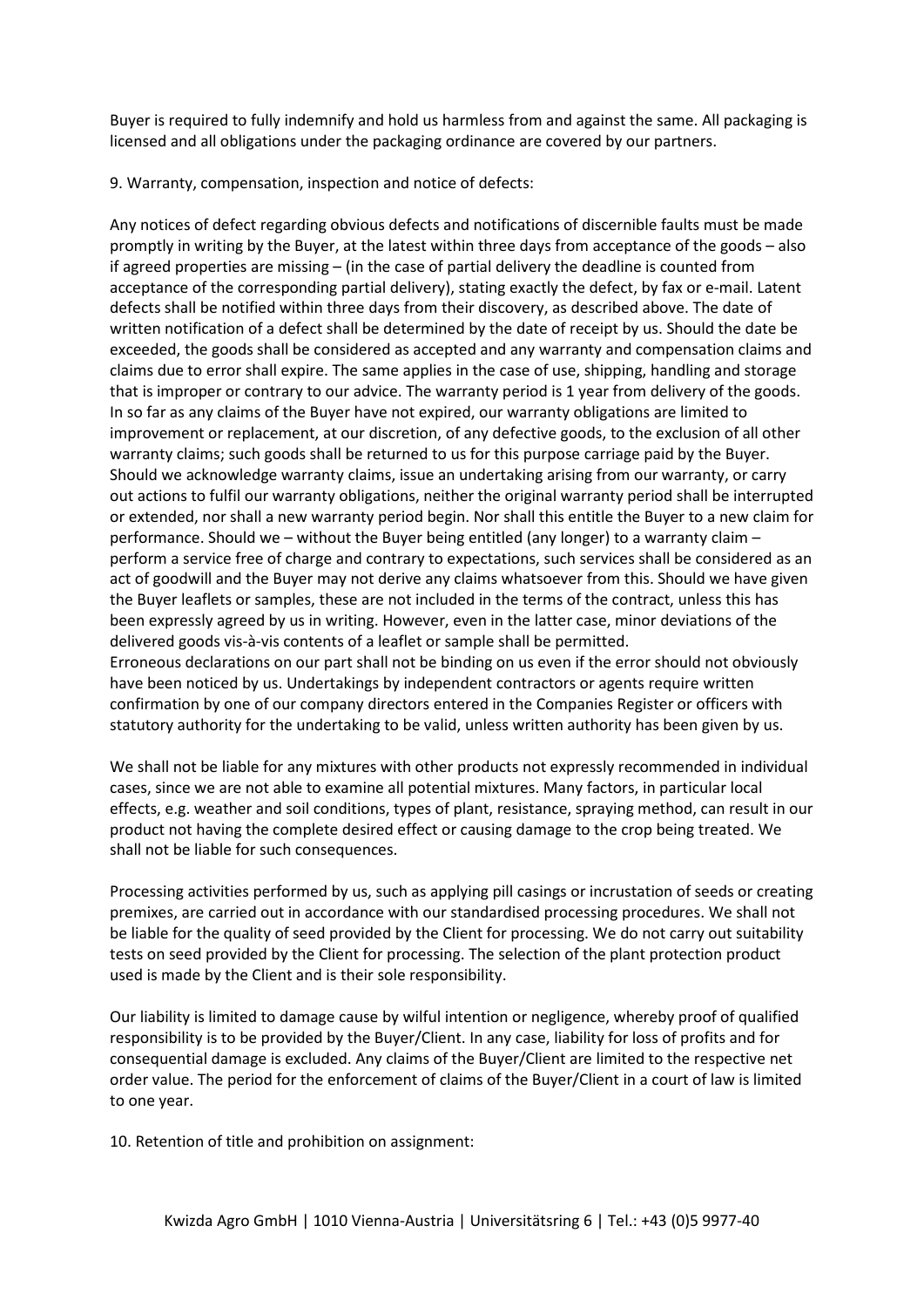Until the agreed price for the goods has been paid in full, including all ancillary liabilities (e.g. interest, fees) the goods shall remain our property. The Buyer may resell the goods in the proper course of business. However, until full payment of the purchase price due to us including all ancillary liability has been made, the Buyer may not pledge or assign the goods by way of collateral or by any other means to a third party or transfer the goods to a third party free of charge. If the goods are to be distrained, the Buyer is required to informed us of the fact immediately in writing. If the goods are resold to a third party before full payment of the purchase price due to us, including all ancillary liability, has been received, the Buyer herewith immediately transfers their claim for the purchase price, including all ancillary liability, to us to safeguard our claim to the purchase price including all ancillary liabilities. The Buyer is required to note in their account books next to the claim vis-à-vis the Client that this claim has been ceded to us by way of security. We are entitled to check that this note has been made. All payments made by the Client directly to the Buyer as capital payment and ancillary fees for the accounts receivable subject to assignment for security shall be considered to have been entrusted to the Buyer acting in fiduciary capacity for us. Such sums accruing to the Buyer shall be transferred immediately by the Buyer to one of our bank accounts – without merging them with the Buyer's own assets. If the Buyer receives cheques or bills of exchange for the accounts receivable subject to assignment for security, the Buyer shall send these bills of exchange or cheques immediately to us – with the corresponding endorsement, insofar as these are not bearer cheques. The Buyer may not cede the accounts receivable due to them from third parties arising from the resale of the goods, including ancillary liabilities, to other persons than ourselves, neither in whole nor in part, to pledge them or otherwise dispose of the accounts receivable to the benefit of third parties.

11. Exclusion of the right of set-off, right to refuse performance, right of retention:

The Buyer is not entitled to refuse to offset any claims due to them against our accounts receivable or against payment of our account receivable due to their own claims. This also applies if the Buyer should have warranty claims against us. Hence the Buyer is not entitled either to make use of the provisions of Art 1052 of the Austrian Civil Code (ABGB). Furthermore, the Buyer is not entitled to exercise the right of retention of any nature whatsoever over goods owned by us. It is herewith stated clearly that our right to offset remains unaffected.

12. Data privacy, consent and email advertising:

The Buyer herewith gives consent for us to store and process automatically the data transmitted to us.

The Buyer is required to provide us with address changes for service as long as the legal transaction covered by the contract has not been fulfilled by both parties. If such notification is not given, declarations shall also be deemed to have been received if they are sent to the last known address of the Buyer.

The Buyer consents to receive a reasonable amount of information by email. The Buyer can withdraw this consent at any time in writing by fax or by email.

13. Choice of law, place of performance, place of jurisdiction:

Austrian law applies exclusively, excluding the UN Convention on Contracts for the International Sale of Goods and national and international rules for conflict of laws.

Unless otherwise agreed in writing, the place of performance for the goods and services to be provided for the Buyer by us is Vienna. The exclusive place of jurisdiction for both parts, for any

Kwizda Agro GmbH | 1010 Vienna-Austria | Universitätsring 6 | Tel.: +43 (0)5 9977-40